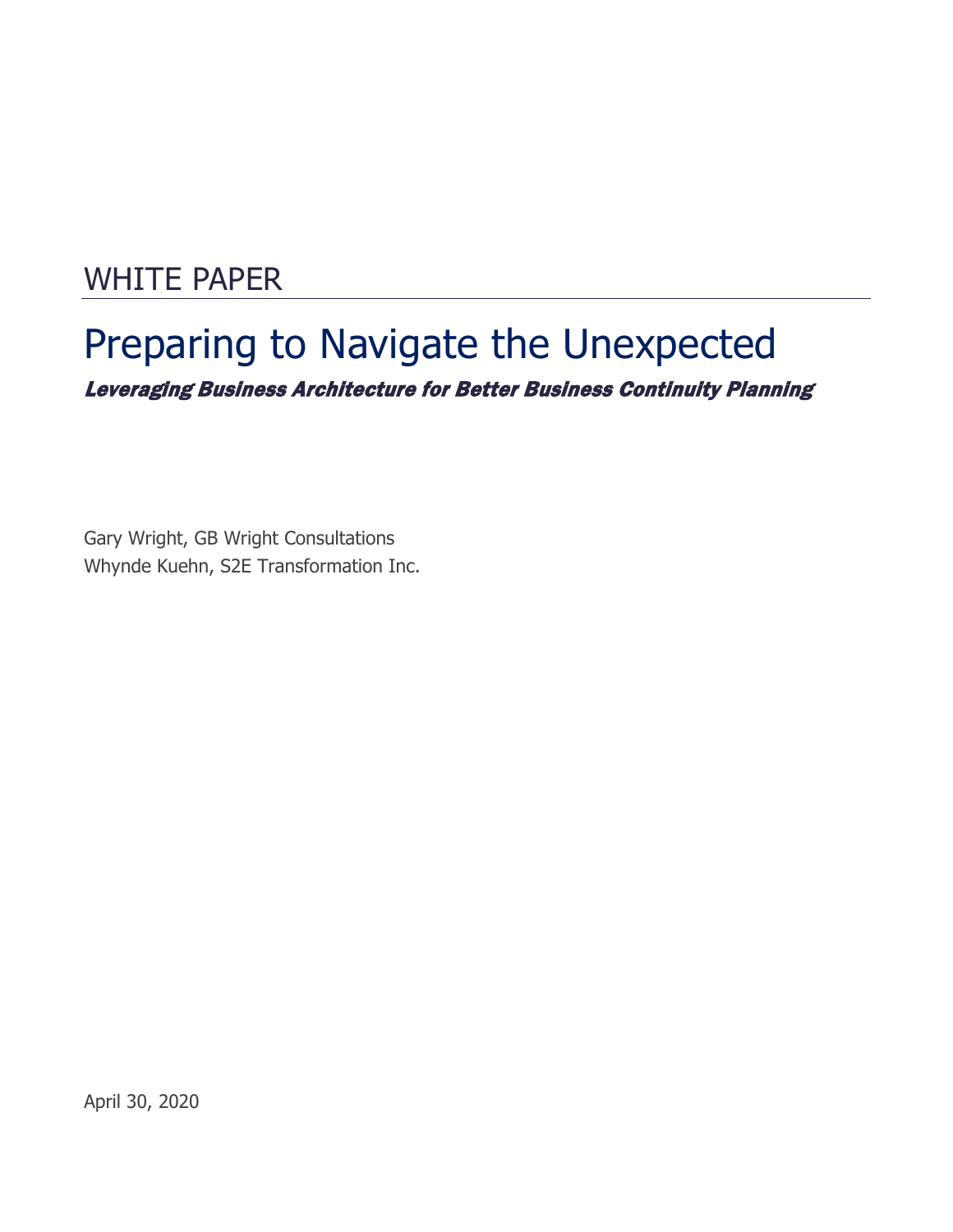## The Best Made Plans…

evere weather, power failure, and network outages are common business disruptions that generally have minimal impact on organizations. But larger events such as cyberattacks, natural disasters, terrorism, and Sumer ever weather, power failure, and network outages are common business disruptions that generally have<br>
minimal impact on organizations. But larger events such as cyberattacks, natural disasters, terrorism, and<br>
most r and the personal lives of employees and their immediate families.

The US Small Business Administration (SBA) defines small business as organizations with up to 1,500 employees and annual revenue as high as 41.5M USD. Small businesses lose between 1,009 and 18,795 USD per minute during business disruption or work stoppage while large organizations see losses of up to 5M USD per hour.

Delloite & Touche estimates that 75% of all companies do not have a Business Continuity Plan (BCP) in place and will fail within three years of a major disruption. The SBA and Federal Emergency Management Agency (FEMA) have provided long term statistics indicating that 40%-60% of all businesses will never reopen after a disaster or work stoppage and another 25% will fail within the first year. In addition, 34% of all business continuity plans have never been tested.

MetLife Insurance and the US Chamber of Commerce recently released a joint report stating that 54% of all small businesses had closed due to the Coronavirus and 43% percent of those remaining open believe they have less than six months (including one in ten that say they have less than one month) until a *permanent* shutdown is unavoidable.

Organizations and their leadership that actively engage in business continuity planning and testing have greater insight into the unique structure of their enterprise, well defined strategies and executable plans to maintain or quickly resume business functions during times of disruption, and a much higher chance of successfully navigating black swan events than organizations who have no plan in place. Business architecture is uniquely positioned to provide an enterprise-wide blueprint as well as business related interactions and information critical to the development, testing, and implementation of a successful business continuity plan.



Sources: The United States Small Business Administration, FEMA, Delloite & Touche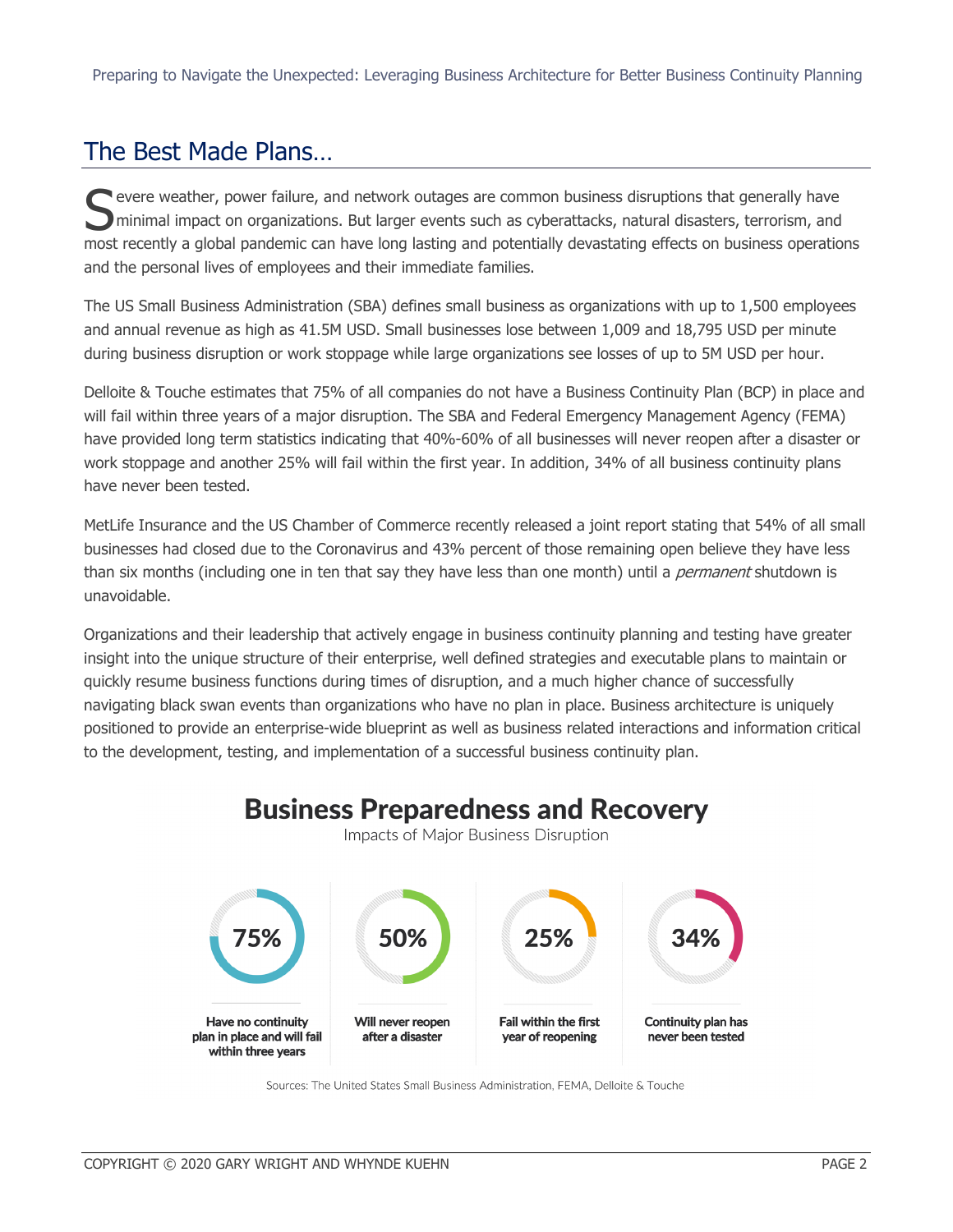# Opportunity in Crisis

hallenges can lead to new opportunities. Preparing an organization for a potential business disruption ensures continuity that is essential to customers and constituents, partners and employees. This means continued operation when the unexpected happens, which is particularly critical for organizations that provide<br>
continued operation when the unexpected happens, which is particularly critical for organizations that provide products and services to customers and constituents related to healthcare, food production and distribution, protection, safety, and government functions. In addition, when an organization can continue operating during an incident or crisis, it also keeps its employees and partners working, thereby minimizing the ripple effect that can disrupt entire supply chains, industries or even economies. Considering the statistics shared earlier, organizations that are always prepared will also have a competitive advantage over others, not just in being able to survive after a disruption, but potentially even to thrive and gain new customers and loyalty as a result of it.

Further, the process of business continuity planning can even uncover creative opportunities to optimize or even reimagine the organization in new ways. This may include identifying new ways to innovate the value proposition and business model, new products and services or ways to deliver them, enhancements to experiences that will drive higher customer satisfaction and loyalty, approaches to a more efficient and agile workforce, or opportunities to leverage new technologies.

For example, Pluralsight, a well-known online education company, recognized the opportunity to introduce their product offerings and technical training platform to millions of new users when companies were unexpectedly shut down due to the Coronavirus. The business leaders of this organization made a decision to rapidly pivot from their paid membership model and offer their entire library of 7,000+ expert led technical training classes to the public for free during the month of April. They also extended no charge trials to businesses, nonprofits, and K-12 institutions, offering free technical assistance to these organizations.

The decision to close most US-based businesses and enable a remote workforce occurred on or around March 16<sup>th</sup>, 2020. The Directors of Pluralsight were immediately able to utilize their business continuity plan to evaluate the impact and risk of their decision and provide their operations, development, and support teams with the ability to transform the existing *paid* subscriber based business model by modifying membership acceptance criteria, adjusting and enhancing security protocols, ensuring hardware and software platforms would scale to meet network traffic demand, continuing to provide a high level of customer support, and a host of other critical issues. The *no charge* education platform was fully operational on April  $1<sup>st</sup>$ , and this would not have been possible if the business continuity plan had not been thoroughly researched and embraced by the organization.

This business model change resulted in the enrollment of over 600,000 new individual members within the first three days of offering the Pluralsight technical training platform to the public at no charge. While the final results of this decision will take months to evaluate, millions of new individual users and a multitude of organizations were introduced to the company's technology training platform which facilitated continued learning, an opportunity for future product and subscriptions sales, and a real world enablement of the Pluralsight mantra of stay safe, stay home, and skill up.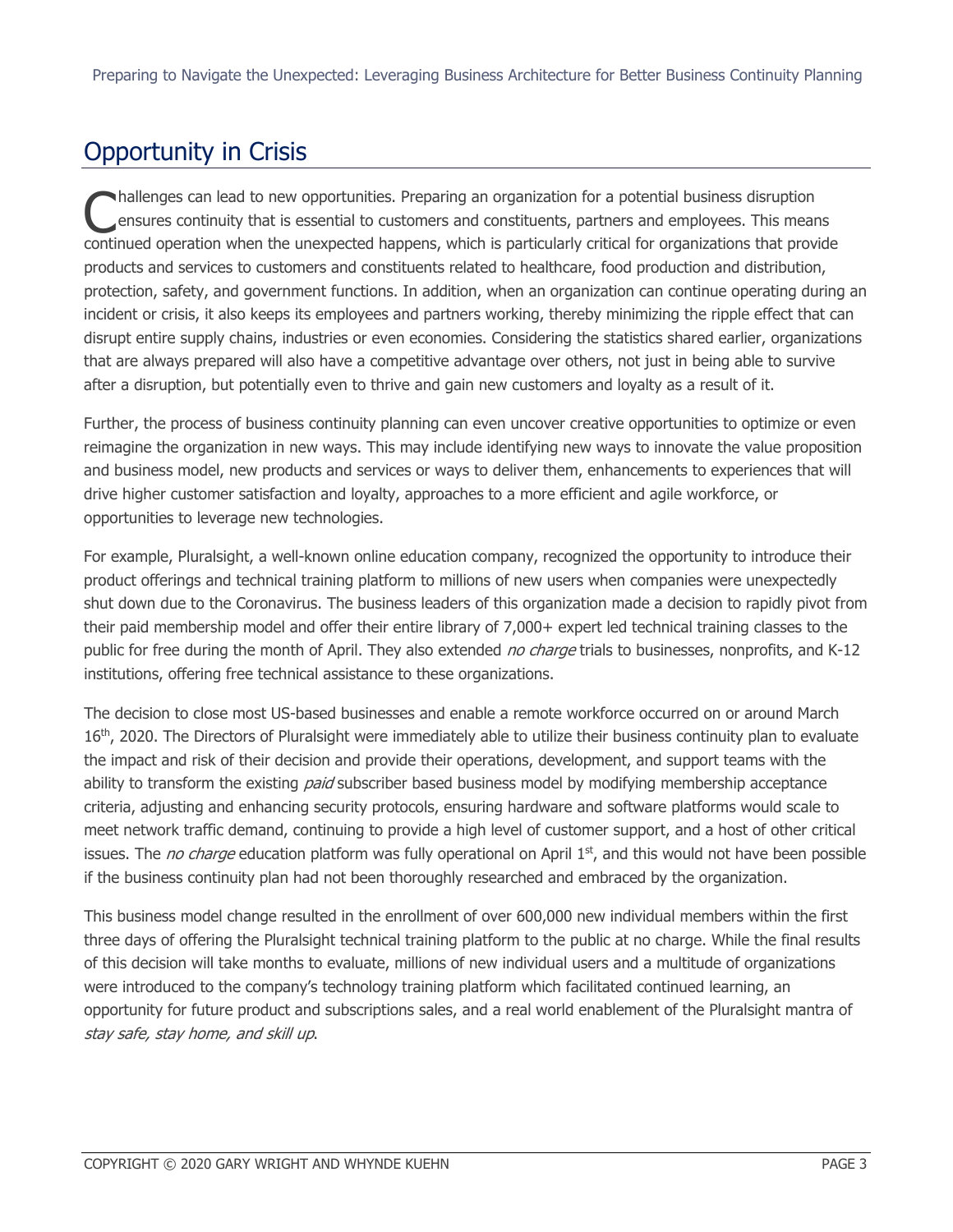### Business Architecture: A Guide for Business Continuity Planning

n enterprise-wide business architecture blueprint includes value streams which describe how an organization delivers end-to-end value, and capabilities which provide an inventory of what the organization does. The The enterprise-wide business architecture blueprint includes value streams which describe how an organization<br>delivers end-to-end value, and capabilities which provide an inventory of what the organization does. The<br>capabi for impact analysis. For example, capabilities can be associated with the information they use, the people and customers who are involved or served, the products and services that are enabled, the policies that must be adhered to, the processes that are performed, and the technology that provides automation.

Business continuity planning requires a holistic approach when assessing the impacts to customers or constituents and other stakeholders as well as all aspects of the business and technology environment when developing contingency plans. Business architecture provides *the* business framework and communication platform where multidimensional scenarios can be viewed, analyzed, discussed, and implemented with a high degree of confidence. It provides a clear, unbiased, highly actionable and measurable tool for impact analysis and development of business continuity plans for unexpected events. Simply said, business architecture helps organizations to make decisions that are better informed, more holistic and faster to implement.

Below are a few examples describing how business architecture can be leveraged to help provide context for, inform and accelerate decision-making when creating and evaluating business continuity plans.

- **Decision Making and Impact Analysis** Business architecture provides an accurate and comprehensive view of the current as is state of an organization (including interaction with customers or constituents and partners) as well as the connections to operations and infrastructure (e.g., facilities, security, IT and communication systems, customer service, and capital assets and equipment). As a result, it is can be leveraged for performing *what if* analysis when assessing the impacts of potential disruption scenarios, mitigation strategies, and business continuity plans.
- **Response Strategies and Plans** Business architecture helps to identify and track critical business capabilities for which continuity is necessary along with the business and technology aspects required to continue operation. It also highlights strengths and weaknesses in preparation such as gaps in remote workforce enablement requiring employee succession plans (in the event of death, illness or extended leave), managing effects of isolation on employees, minimized staffing due to economic conditions and other considerations.
- **Business Continuity Planning** Business architecture helps identify stakeholders with whom to communicate during an incident. It also facilitates options and scenarios for business enablement and continued customer or constituent interaction when developing business continuity plans.
- **Business Streamlining and Innovating**  Business architecture helps uncover optimization opportunities from a big picture perspective, such as how to make customer or constituent value delivery more consistent and cohesive, or how to leverage shared capabilities and solutions. It may also be used to identify and represent innovation opportunities related to the overall business model or how to leverage existing capabilities to deliver new value propositions, products and services.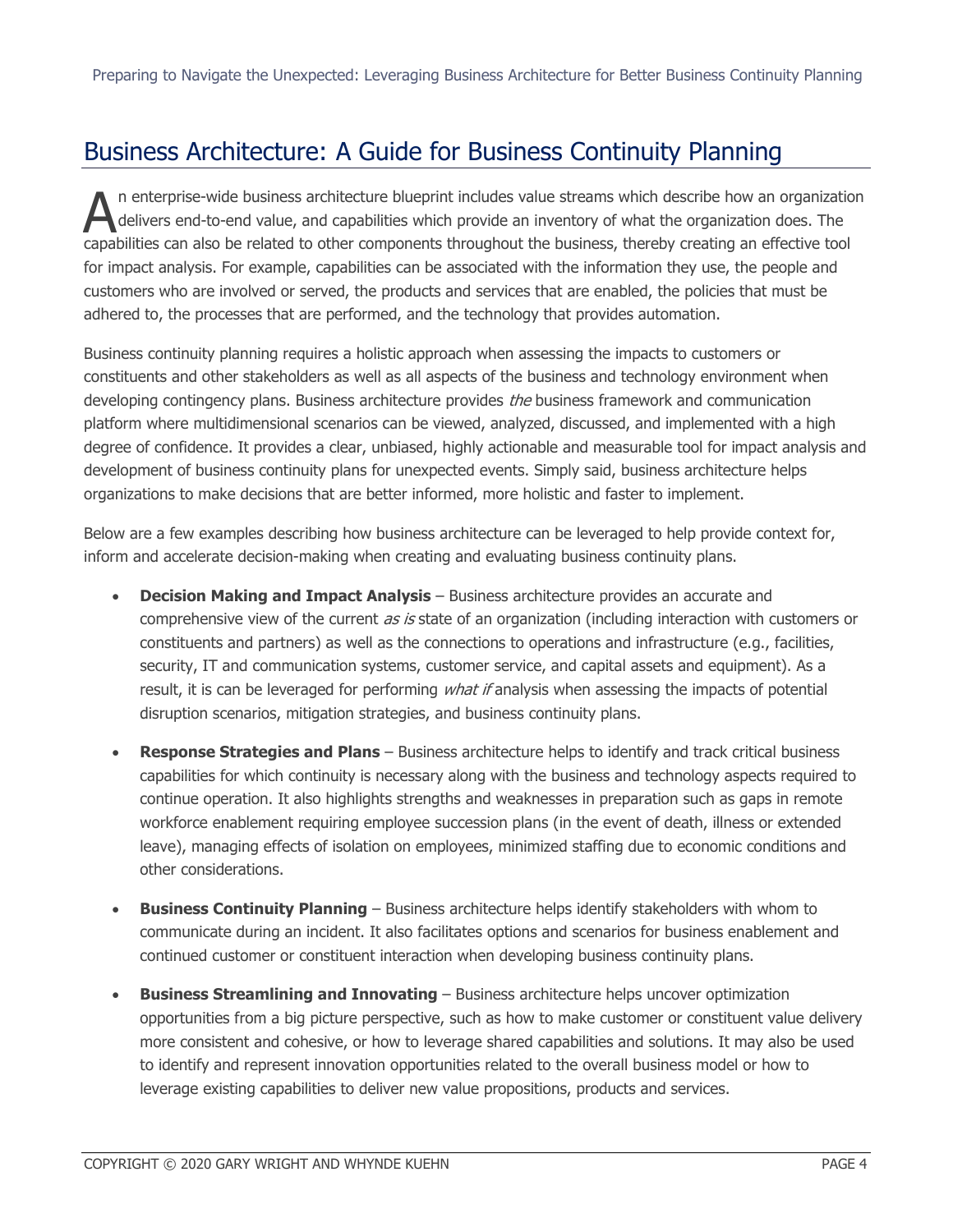### What About the People

rganizations invest in scenario planning, technology, redundant systems, and security measures to prepare for potential business disruption, but what about their people? Employees are one of the most important assets of most organizations. In many cases, a single employee is the external face of an organization who represents the values of a company and how that business is perceived by customers, partners, and the outside world at large. How individuals experience change varies broadly based on factors such as personality type, culture, communication technique, flexibility, and the need for social interaction. Establishing business continuity plans to support employees during disruption and times of crisis is a critical need that highly influences employee acceptance or rejection of change and directly impacts productivity, effectiveness, and customer satisfaction. Failing to plan for employees is the number one reason business continuity plans fail. O

#### Trauma Related Events

As a business owner and survivor of a domestic terrorist attack, co-author Gary experienced first-hand how trauma can unexpectedly impact a business and its employees. He received a crash course on the importance of preserving business continuity, controlled transition, and the need to provide his employees, business partners, and clients with a sense of confidence and stability during a time of extreme chaos and uncertainty. This event exposed vulnerabilities and showed the importance of thinking and planning deeply for unforeseen events. It also provided insight and perspective on leadership, trust, accountability, communication, and the unique needs of each employee who also needed support during a time of crisis. This incident illustrated where unexpected change could result in disaster or in a more resilient and efficient organization.

#### Points to Consider

- **Leadership** Choosing the right team to lead an organization during unexpected change is a critical and potentially game changing decision. Trust in leadership and their ability to manage effectively during uncertainty is a key factor in moving past an event and defining a new normal.
- **Terrorism and Trauma** Incidents involving terrorism or trauma are becoming more frequent in our societies and require business continuity plans that attend to special needs. Shelter in place protocols, grief and wellness counseling, key employee succession plans, long and short term leaves of absence, and responsible messaging are a short list of policies and procedures that need to be addressed.
- **Communication** Lack of communication and poor messaging are major contributors to confusion, anxiety, anger, and inefficiency. Increased frequency of personal and business level communication is recommended at all levels of an organization to inform, support, and assist during times of disruption and transition.
- **Flexibility**  Employees may be asked to work remotely, perform tasks within another department, assume new responsibilities or adopt a new working schedule. Employee education to increase awareness of flexibility, patience, and the increased need for teamwork when navigating unexpected events are valuable skills that pay high dividends to an organization.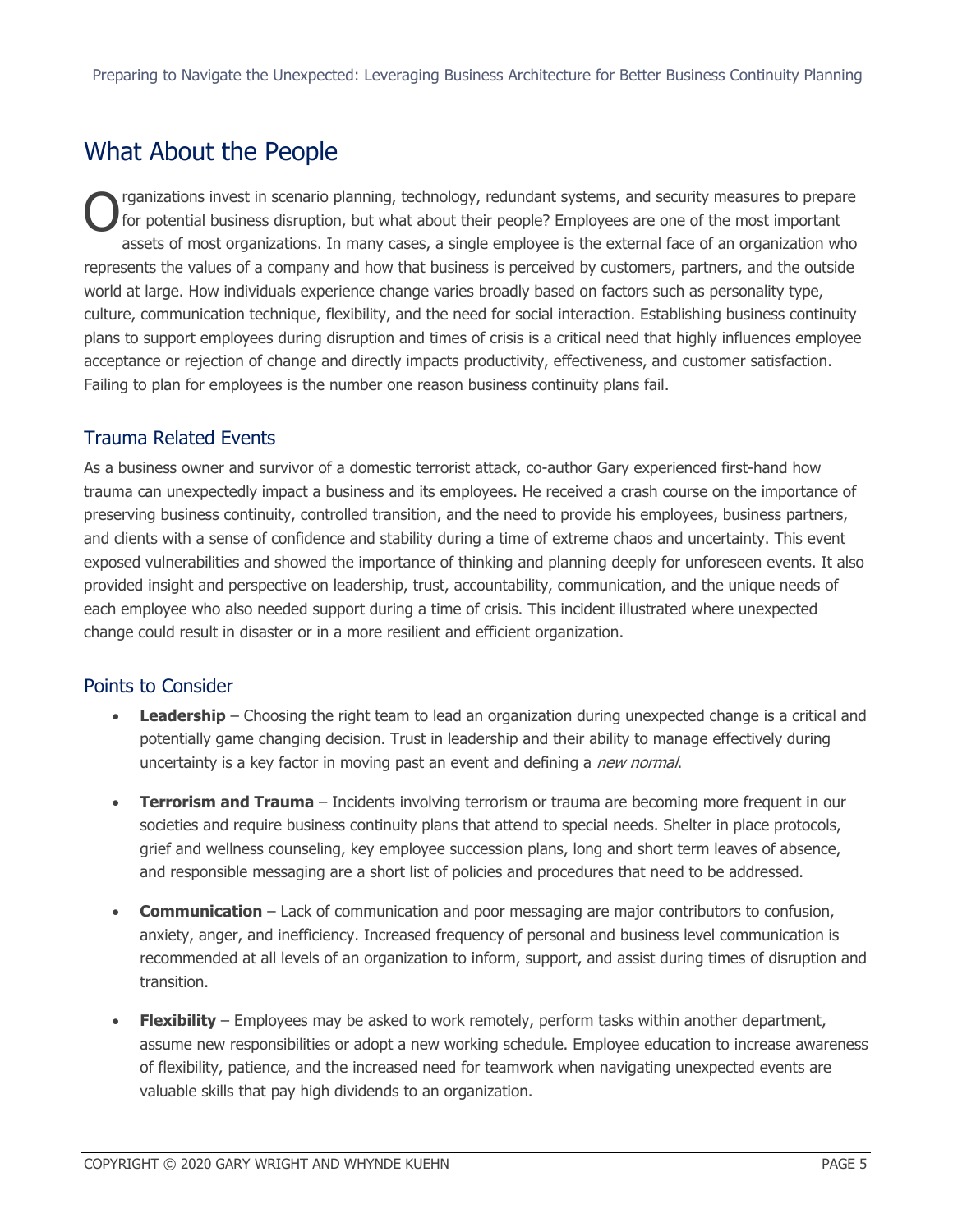• **Health and Nutrition** – The mental and physical health of employees can be affected during business disruption and are often overlooked. Unexpected change may cause anxiety and depression which can lead to decreased motivation, bad eating habits, and reduced exercise or activity. Implementing programs to keep your employees motivated and engaged during disruptive times – and programs that proactively target wellness *before* a disruption – can minimize these effects and help maintain efficiency. Examples include challenges to award people for exercise and activity, planned social networking events to remain connected, employee led classes on professional and personal skills, and games or contests that promote employee engagement.

### Covid-19, A Business Lesson on the Unexpected

he Covid-19 pandemic has been a true lesson in the unexpected. This extreme situation revealed the depth of how unprepared businesses and governments were in the face of such a crisis – and how far-reaching the The Covid-19 pandemic has been a true lesson in the unexpected. This extreme situal of how unprepared businesses and governments were in the face of such a crisis – impacts could be on human life, economic activity and eve

Organizations are being tested and, in some cases, forced to evaluate their structures, operations, policies and procedures, personnel requirements, and entire business models as a result of the local and global business changes associated with the pandemic.

Evaluation of the pros and cons of remote work force efficiency, the potential to reduce real estate footprint size, new business models for retail brick and mortar shops, partnerships, technology infrastructure, warehousing, and shipping and transportation, are all being envisaged for future business models due to the unprecedented effects on organizations caused by the Coronavirus disruption. But how can these far reaching plans be evaluated without clear and decisive business continuity planning along with datapoints and analysis that are highly enhanced through the use of business architecture?

We can leverage this unforeseen opportunity to redefine how we prepare for the next disruptions, large or small, and build more resilient organizations that are ready for what the future will bring where change is the new normal. Building a solid business architecture should be a key part of organizations' go forward plans, so that it is in place to help guide and accelerate business continuity planning efforts.

#### Moving Into Action With Business Architecture

Where do you start if your organization does not have a business architecture? At a minimum, build a business architecture baseline which includes:

- A capability map that encompasses the whole scope of the organization and its ecosystem, and is based on agreed-upon business terminology
- A few key value streams, at least those which are customer- or constituent-facing, created at the ecosystem level without business unit or product specificity
- A cross-mapping relationship between capabilities and value stream stages to show where capabilities can be used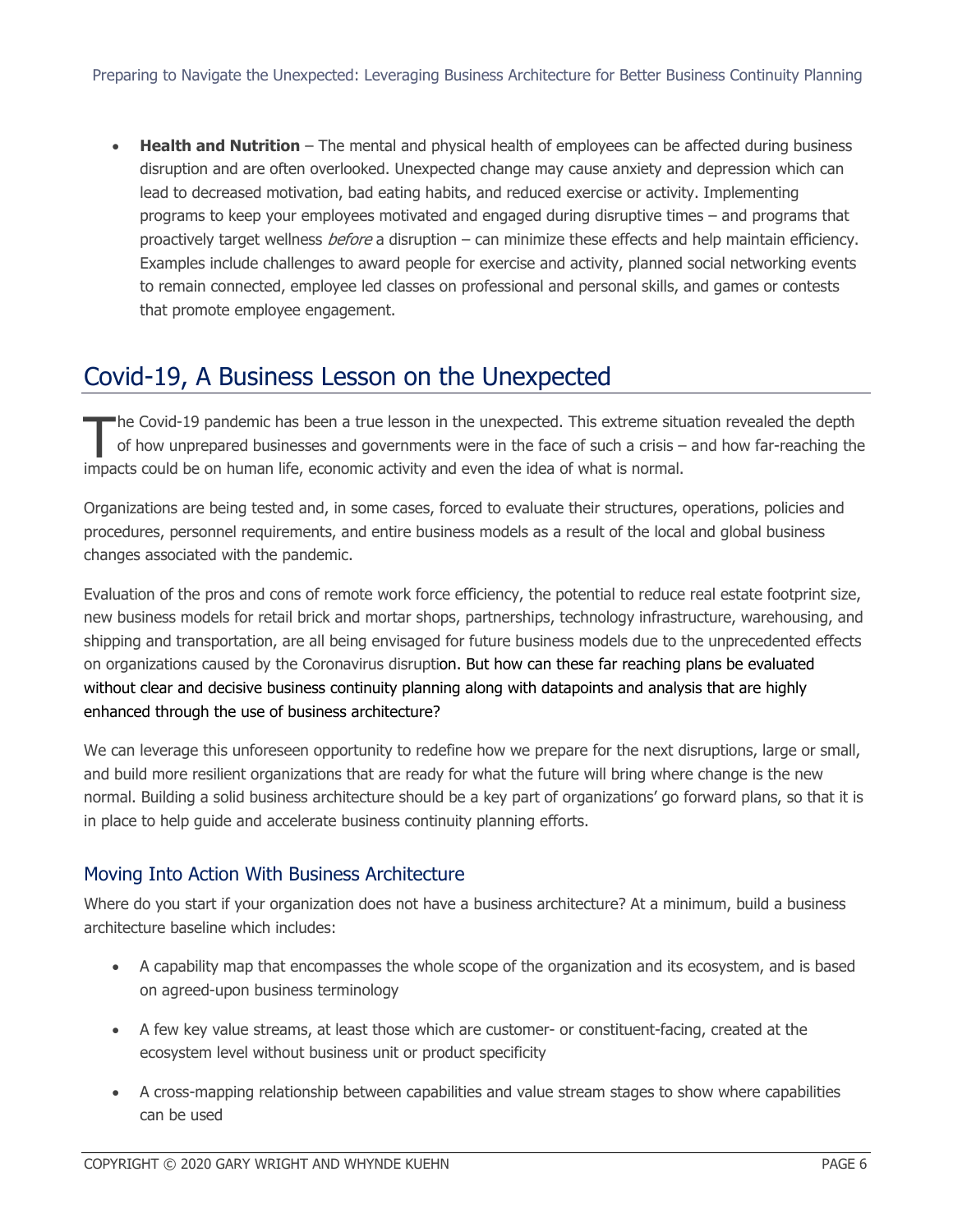Additional business architecture content can be added over time as the organization has a need for it. Business architecture can be leveraged for many other purposes *beyond* business continuity planning as well, such as translating strategies into execution, business transformation, investment planning, mergers and acquisitions, business and technology optimization, compliance and risk management, and much more.

While anyone in an organization can and should leverage the business architecture, business architects also play a highly valuable role in facilitating its usage and gaining insights from it. The business architect is a strategic role which is also responsible for architecting new organizations or re-architecting aspects of existing ones in response to change. Ultimately, every organization should establish and mature an internal business architecture practice that supports business and technology decision-making, planning and design.

In closing, business architecture is still a new or evolving practice in many organizations, but its value in enabling and accelerating successful preparation for the unexpected is clear. The question is no longer should we leverage business architecture in business continuity planning, but rather how can we expect to be successful in business continuity planning *without* leveraging business architecture?